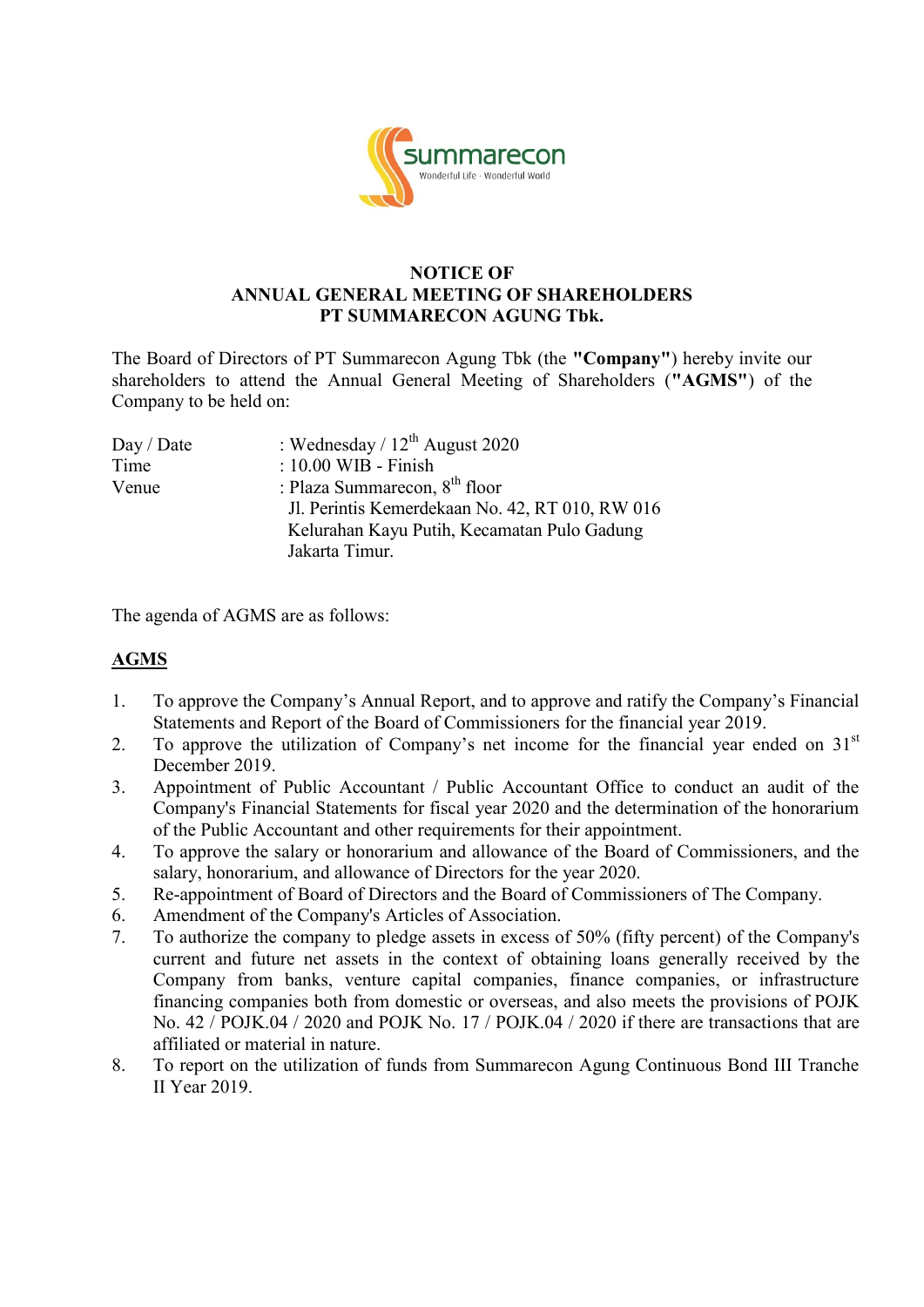#### **Notes to the Agenda of AGMS:**

- 1. Agenda 1 to 4 are the regular agenda of Company's Annual General Meeting of Shareholders in accordance with the Articles of Association of the Company and Company Law No. 40 Year 2007 concerning Limited Liability Companies ("**UUPT**");
- 2. Agenda 5, in implementation with the termination term of the Board Director member and the Board Commissioner of the Company at the time of the closing this Meeting in accordance with the provisions of Article 15 paragraph 11 juncto Article 18 paragraph 15 of the Company's Articles of Association and Article 94 paragraph 3 juncto Article 111 paragraph 3 of the Company Law.
- 3. Agenda 6, in order to adjust the Articles of Association for the issuance of Financial Services Authority Regulation No. 15 / POJK.04 / 2020 concerning Plans and Organizing of a Public Company Shareholders General Meeting ("**POJK 15/20**") and Financial Services Authority Regulation No. 16 / POJK.04 / 2020 concerning the Electronically Opened Company General Meeting of Shareholders ("**POJK 16/20**").
- 4. Agenda 7, In accordance with the Articles of Association of Company and Company Law, the Company is required to obtain shareholders' approval in General Meeting of Shareholders when it plans to pledge its assets and/or provide guarantees in excess of 50% (fifty percent) of the Company's equity;

The purpose of this general mandate is for possible fund raising exercises for the purpose of financing current and/or future investment projects, working capital, repayment of borrowings and/or acquisitions that require Company to pledge its assets as guarantees in transactions or a series of transactions that exceeds 50% of the Company's net equity. This general mandate is valid until the next AGMS.

5. Agenda 8, is a requirement to submit a report in accordance with the Financial Services Authority Regulation Number 30 /  $POJK.04$  / 2015 dated  $16<sup>th</sup>$  December 2015 regarding of realization report on the use of proceeds from public offering.

> Jakarta,  $21<sup>st</sup>$  July 2020 **Board of Directors**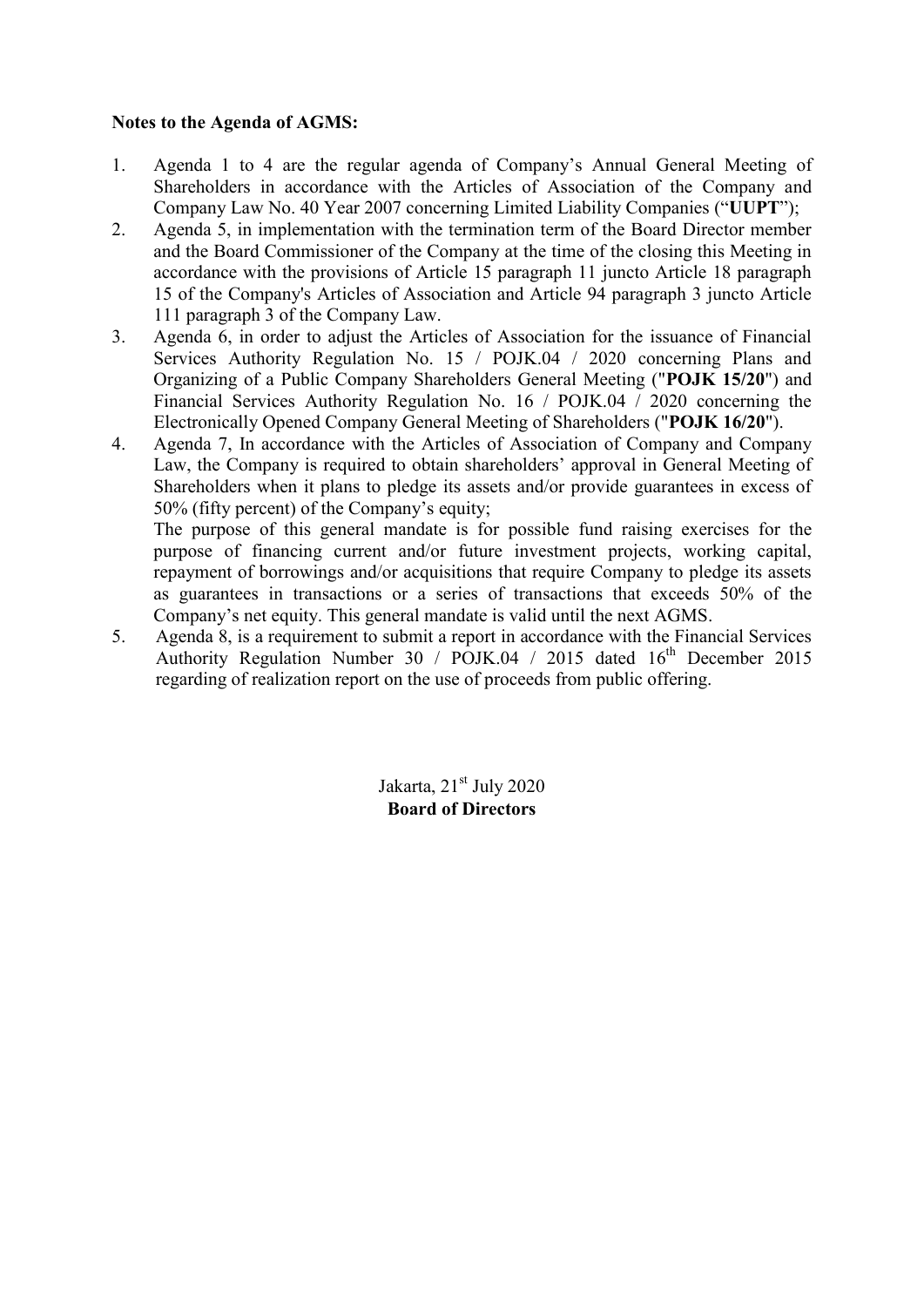## **Footnote:**

- 1. Meetings are held according to POJK 15/20 and the Company's Articles of Association.
- 2. The Company does not send separate invitation letters to shareholders. This notice of AGMS issued in accordance with Article 12 Paragraph 9 of the Articles of Association constitutes an official invitation to the shareholders of the Company.
- 3. The notice of the meeting can also be seen on the Company's website: *"www.summarecon.com"*, the website of PT Bursa Efek Indonesia: *www.idx.co.id*, and the website of PT Kustodian Sentral Efek Indonesia ("**KSEI**"): *"www.ksei.co.id "*.
- 4. Shareholders entitled to attend or be represented at the Meeting are shareholders registered in the Register of Shareholders on Monday,  $20^{th}$  July 2020 at the closing hours of the Indonesia Stock Exchange trading.
- 5. Due the Specific Emergency Disasters Outbreaks status caused by Corona Virus Disease 2019 ("Covid-19") that established by the Government of the Republic of Indonesia and the Implementation of Large-Scale Social Restrictions in the Province of Jakarta, the Company hereby provides an appeal to Shareholders, to not physically present but by granting power of attorney to an Independent Party namely the Company's Securities Administration Bureau (PT Raya Saham Registra) who will represent the Authorizer to vote.
- 6. The participation of shareholders in a Meeting can be done with the following mechanism:
	- I. Attend in meetings.

Shareholders who will attend the Meeting, must require :

- a. Inform the Single Investor Identification (SID) number originating from KSEI.
- b. Submit to the registrar a photocopy of identity card ( "**KTP**").
- c. For Legal Entity Shareholders or Legal Entity Shareholders Power of Attorney must submits: (i) Power of Attorney determined by the Company, (ii) photocopy of the latest Articles of Association of the company, (iii) photocopy of deed of appointment of the latest company management, and (iii) letter of special power of attorney (if required by the Articles of Association of the said Legal Entity).
- d. For Shareholders shares that have been entered into KSEI Collective Custody or their authorized attorney who will attend the Meeting, are required to submit their original Written Confirmation for Meeting ("**KTUR"**) and a photocopy of their identification card ("**KTP**") or other proof of identity.
- e. Reminding the current conditions and in order to support the Government in overcoming the spread of Covid-19, the Meeting participants who will attend the invitation physically, must comply with applicable government regulations.
- II. Authorizer

### **a. Electronic Power of Attorney**

The Company suggest for shareholders in the Collective Custody of KSEI to provide power of attorney electronically ("**e-proxy**") to the Independent Power of Attorney, namely the representative appointed by the Company's Securities Administration Bureau (PT Raya Saham Registra) in the **eASY.KSEI** facility contained on the Securities Ownership / AKSes.KSEI Website (*[https://akses.ksei.co.id](https://akses.ksei.co.id/)*);

Shareholders may also authorize electronically / e-proxy to the Power of Attorney appointed by the Shareholders, as long as the Power of Attorney has